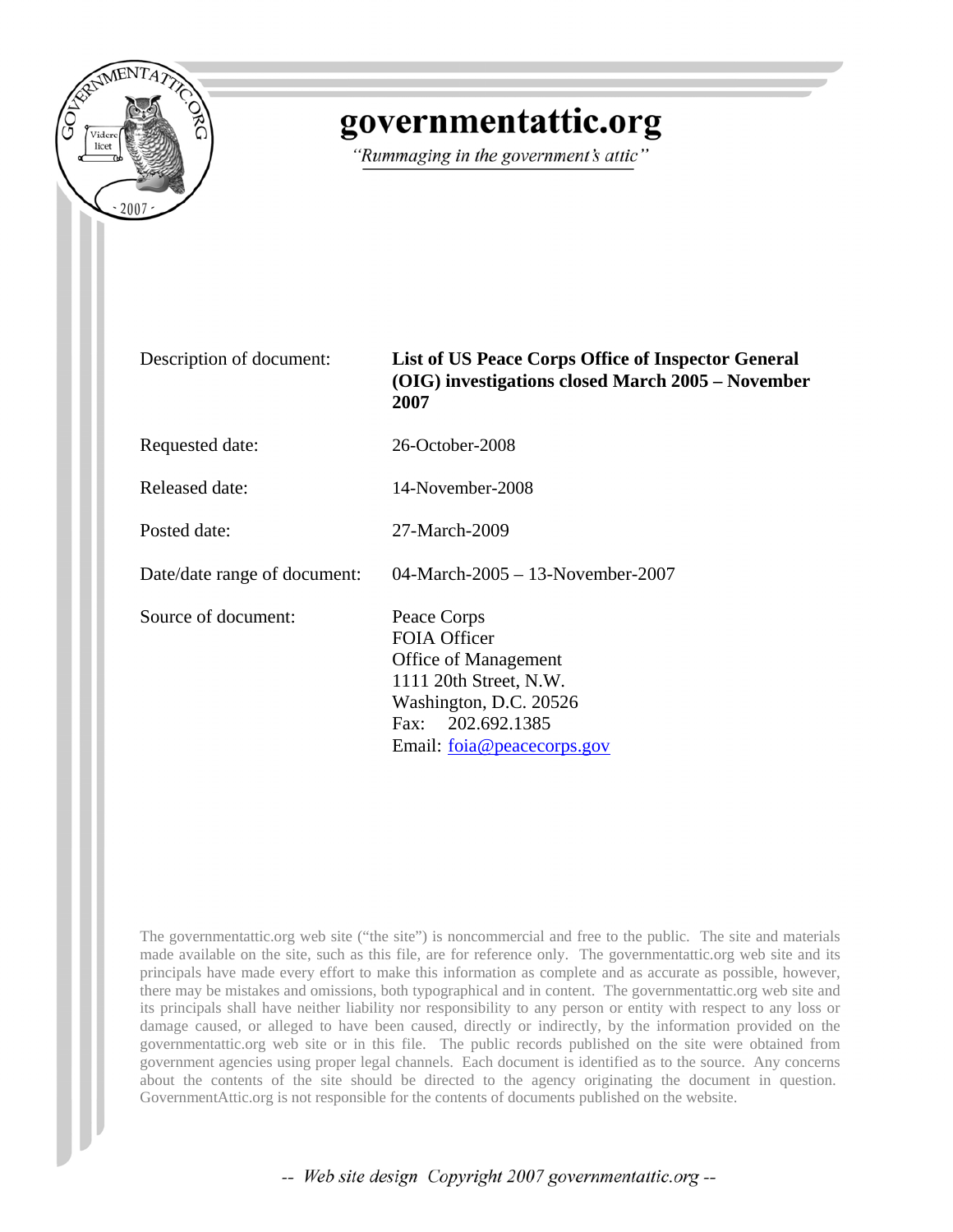

November 14, 2008

This letter is in response to your October 26, 2008 request, under the provisions of the Freedom of Information Act (FOIA), 5 U.S.C. §552, for a "printout from your database of all OIG investigations closed from January 2007 to" October 26,2008.

You will find enclosed the responsive printout. The private nature of our investigations demands review and redaction of any and all pages that are released. Pursuant to 5 U.S.c. §552 (b) (7) (C) and 5 U.S.c. §552 (b) (7) (D), I have redacted all sensitive material as to protect individuals mentioned in the report from an unwarranted invasion of personal privacy.

You have a right to appeal my decision within 15 days of receipt of this letter by writing to the Inspector General, Office of Inspector General, Peace Corps, 1111 20<sup>th</sup> St., N.W., Washington, DC 20526.

Sincerely yours,

Z. Roftovich

Roberta Raftovich FOIA Officer

enclosure cc: Allison Tanaka, Acting FOIA/Privacy Act Officer, Office of Management

> Paul D. Coverdell Peace Corps Headquarters 1111 20th Street NW . Washington, DC 20526 1.800.424.8580 · www.peacecorps.gov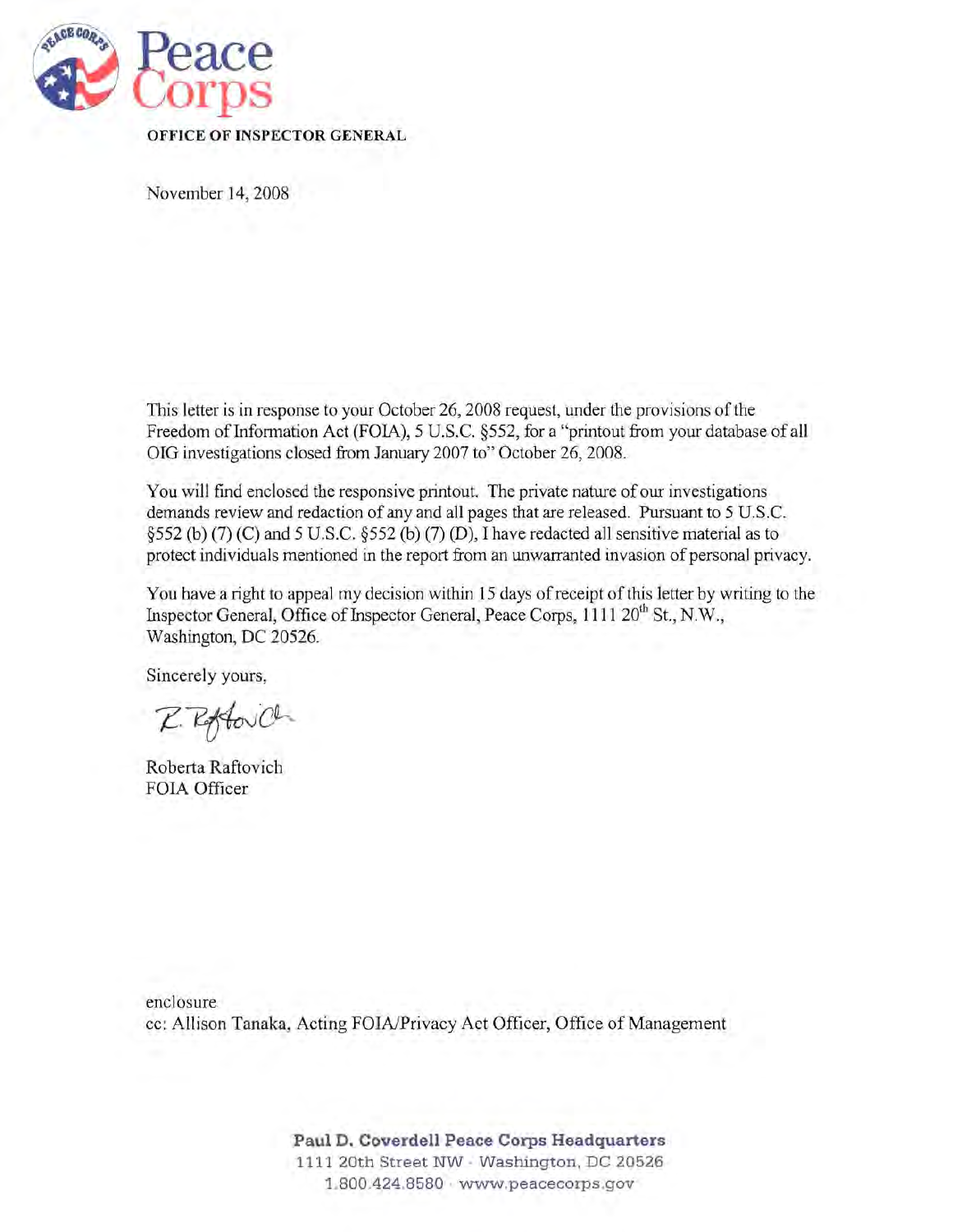| Home | Tracking Inbox   Search   Reporting   entelliSQL   Adm |  |  |
|------|--------------------------------------------------------|--|--|

Search » Criteria (Inquiry) » Results »

## Search Results

## Matching Results: 75

 $\sim$ 

| Status | Inauir | Inquiry<br>Open<br>Date             | Investigation<br><b>Number</b> | Agent | Investigation<br>Type                    |
|--------|--------|-------------------------------------|--------------------------------|-------|------------------------------------------|
|        |        | Closed PI 03-07 03/04/2005 I-05-012 |                                |       | Title 18                                 |
|        |        | Closed PI 03-18 03/11/2005 I-05-013 |                                |       | Theft                                    |
|        |        | Closed PI 04-12 04/08/2005 I-05-025 |                                |       | FECA                                     |
|        |        | Closed PI 04-28 04/21/2005 I-05-031 |                                |       | <b>Attempted Rape</b>                    |
|        |        | Closed PI 05-03 05/04/2005 I-05-032 |                                |       |                                          |
|        |        | Closed PI 05-05 05/05/2005 I-05-035 |                                |       | Aggravated<br>Assault                    |
|        |        | Closed PI 05-25 05/27/2005 I-05-036 |                                |       | Waste or Abuse<br>of Government<br>Funds |
|        |        | Closed PI 06-12 06/16/2005 I-05-041 |                                |       | Rape                                     |
|        |        | Closed PI 06-21 06/27/2005 I-05-044 |                                |       | FECA                                     |
|        |        | Closed PI 08-11 08/09/2005 I-05-052 |                                |       | FECA                                     |
|        |        | Closed PI 08-12 08/09/2005 I-05-053 |                                |       | FECA                                     |
|        |        | Closed PI 08-13 08/09/2005 I-05-054 |                                |       | <b>FECA</b>                              |
|        |        | Closed PI 08-14 08/09/2005 I-05-055 |                                |       | FECA                                     |
|        |        | Closed PI 08-15 08/09/2005 I-05-056 |                                |       | FECA                                     |
|        |        | Closed PI 08-16 08/09/2005 I-05-057 |                                |       | FECA                                     |
|        |        | Closed PI 08-17 08/09/2005 I-05-058 |                                |       | <b>FECA</b>                              |
|        |        | Closed PI 10-24 10/29/2005 I-05-069 |                                |       | Title 18                                 |
|        |        | Closed PI 12-24 12/29/2005 I-05-073 |                                |       | Burglary with<br><b>PCV Present</b>      |
|        | Repeat | Closed PI 01-07 01/12/2006 I-06-001 |                                |       | FECA                                     |
|        |        | Closed PI 02-28 02/28/2006 I-06-010 |                                |       | Theft                                    |
|        | Repeat | Closed PI 03-22 03/27/2006 I-06-013 |                                |       | Rape                                     |

 $\mathcal{L}^{\mathcal{A}}$ 

 $\sim 10^{-10}$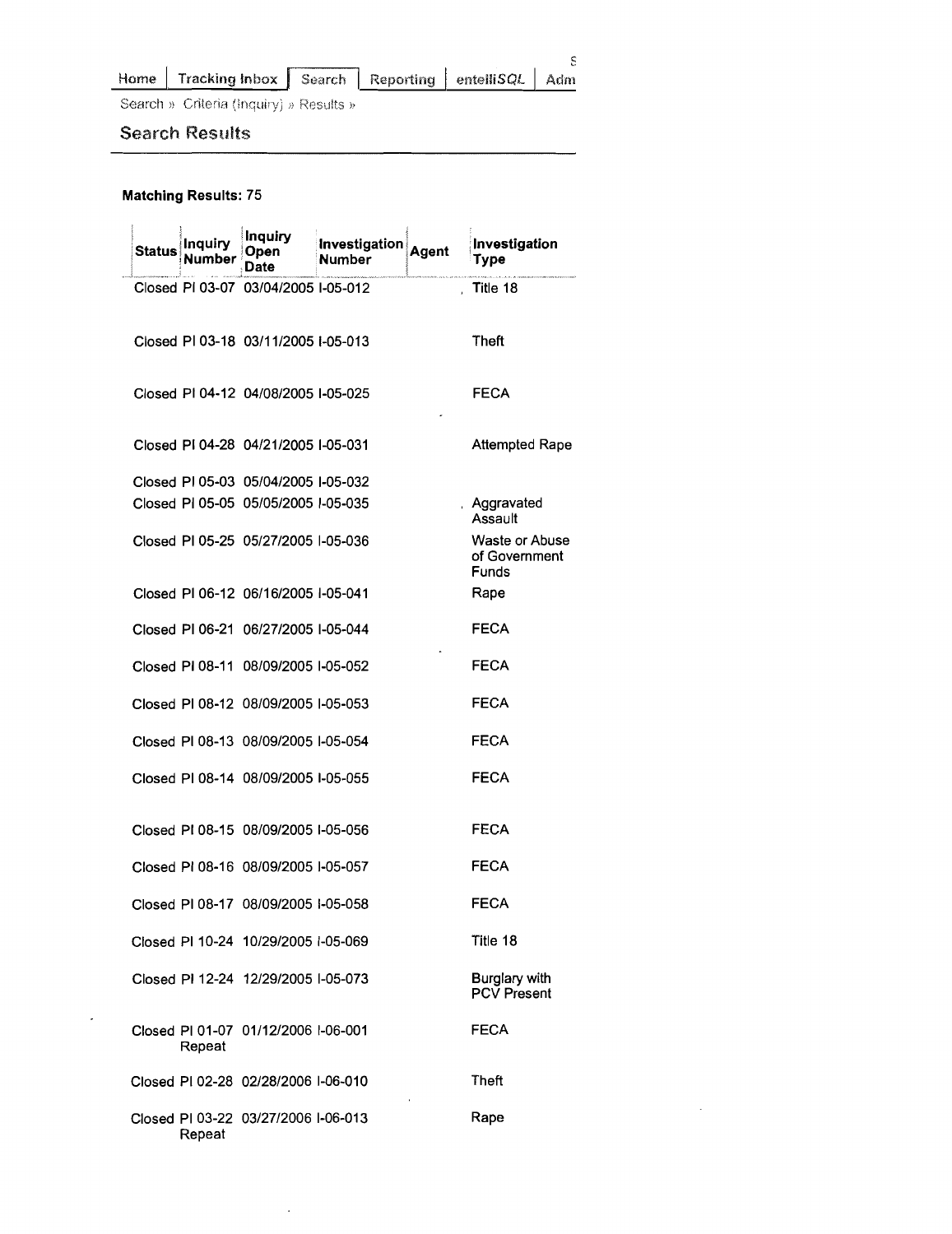|               | Repeat                     | Closed PI 05-04 05/05/2006 I-06-020 | Robbery                                               |
|---------------|----------------------------|-------------------------------------|-------------------------------------------------------|
|               | Repeat                     | Closed PI 06-13 06/19/2006 I-06-028 | Rape                                                  |
|               | Closed PI 06-<br>06-21     | 06/30/2006 I-06-030                 | False<br>Statements or<br><b>Entries</b>              |
|               | Closed PI 06-<br>07-28     | 07/20/2006 I-06-036                 | , Computer Fraud<br>or Abuse                          |
| Closed PI 06- | 08-03                      | 08/03/2006 I-06-035                 | PROTECT Act                                           |
| Closed PI 06- | 09-09                      | 09/05/2006 I-06-039                 | Death                                                 |
| Closed PI 06- | 09-34                      | 09/20/2006 I-06-040                 | <b>Ethics Violation</b>                               |
|               | Closed PI-06-<br>11-07     | 11/07/2006 I-06-057                 | , Aggravated<br>Assault                               |
| Closed PI-07- | 01-05                      | 01/05/2007 I-07-01                  | <b>Computer Fraud</b><br>or Abuse                     |
| Closed PI-07- | $02 - 10$                  | 02/05/2007 I-07-007                 | <b>Computer Fraud</b><br>or Abuse                     |
| Closed PI-07- | 02-14                      | 02/08/2007 I-07-008                 | Fraudulent<br>Claims                                  |
| Closed PI-07- | 02-17                      | 02/10/2007 I-07-010                 | Aggravated<br>Assault                                 |
| Closed PI-07- | 03-03                      | 03/01/2007 I-07-012                 | <b>PROTECT Act</b>                                    |
| Closed No Pl  | Number<br>Available        | 09/11/2002 I-02-014                 | <b>FECA</b>                                           |
| Closed No Pi  | Number<br>Available        | 04/25/2003 I-03-013                 | <b>Attempted Rape</b>                                 |
| Closed No PI  | Number<br>Available        | 04/20/2004 I-04-066                 | Rape                                                  |
| Closed No Pl  | Number<br>Available        | 05/27/2004 I-04-083                 | , Rape                                                |
| Closed No PI  | <b>Number</b><br>Available | 09/20/2004 -04-123                  | Title 18                                              |
|               | <b>Number</b><br>Available | Closed No PI 11/10/2004 I-04-145    | Embezzlement<br>or Theft of<br>Government<br>Property |
|               | Number<br>Available        | Closed No PI 11/24/2004 I-04-148    | <b>FECA</b>                                           |
| Closed No PI  | Number<br>Available        | 12/08/2004 I-04-153                 | FECA                                                  |
| Closed No Pl  | Number<br>Available        | 12/08/2004 I-04-154                 | <b>FECA</b>                                           |
| Closed No PI  |                            | 12/21/2005 I-05-072                 | <b>FECA</b>                                           |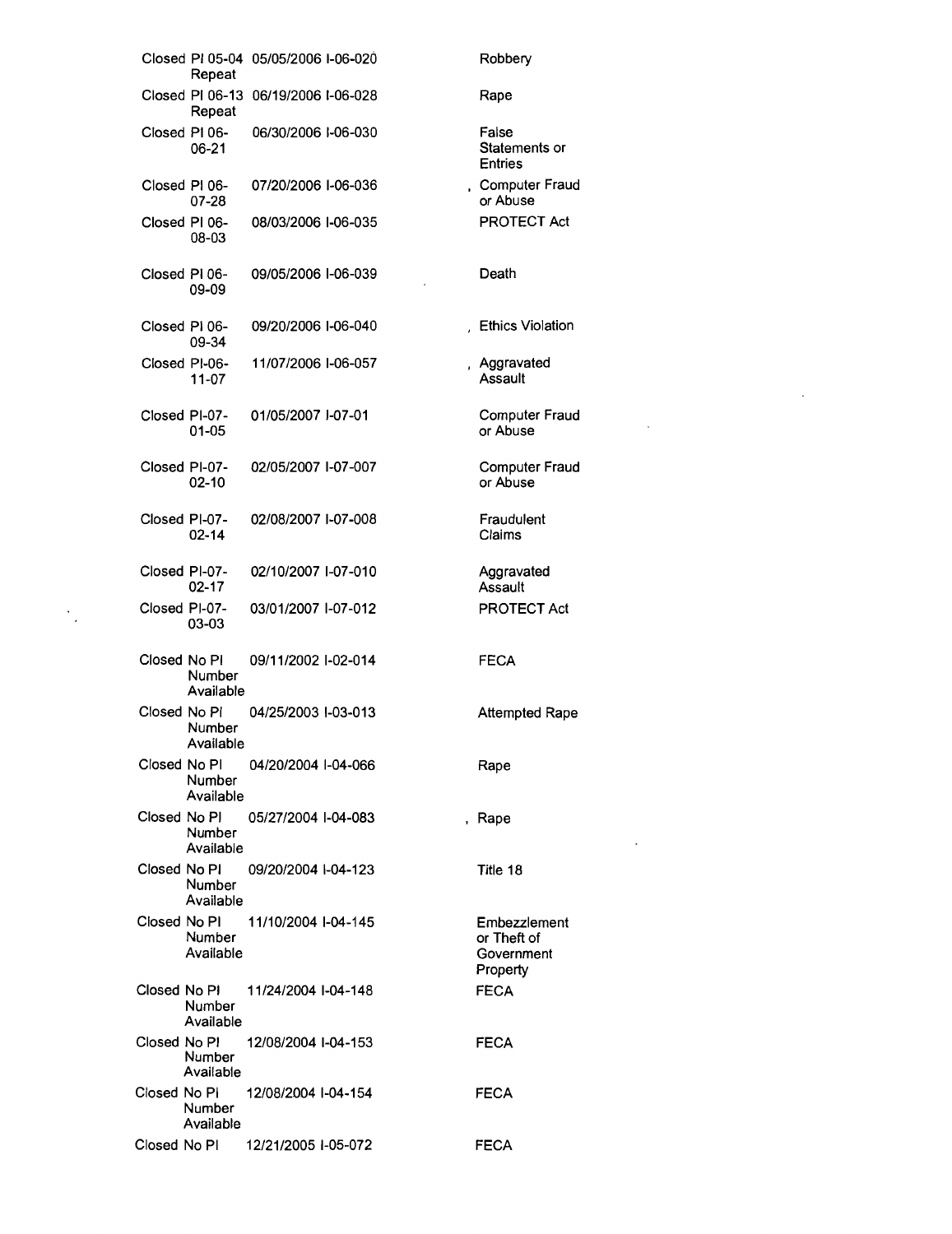## Available Closed No PI 09/01/2006 1-06-037 , Title 18 Number Available Closed No PI 09/01/2006 1-06-038 Ethics Violation Number Available Closed No PI 10/11/2006 1-06-041 Waste or Abuse Number of Government Available Funds Closed No PI 10/25/2006 1-06-042 False Number Statements or Available Entries Closed No PI 10/04/2006 1-06-046 Robbery  $\bar{1}$ Number Available Closed No PI FECA 10/04/2006 1-06-047 Number Available Closed No PI Aggravated 09/19/2006 1-06-050 Number **Assault** Available Closed No PI 10/11/20061-06-051 Rape Number Available . FECA Closed No PI 10/01/2006 1-06-054 Number Available Closed No PI 01/05/2007 1-07-001 Wire Fraud Number Available Closed No PI Administrative 01/24/2007 1-07-002 Matters or Title Number 5 Violation Available Closed No PI 10/30/20061-07-004 , Robbery Number Available Closed No PI Attempted Rape 10/03/2006 1-07-005 Number Available Rape Closed PI-07 04/02/2007 I-07-013 04-231 Waste or Abuse Closed PI-07 04/12/2007 I-07-022 of Government 04-247 Funds Ethics Violation Closed PI-07 04/24/2007 1-07-016 04-265 Administrative Closed PI-07 04/30/2007 1-07-021 Matters or Title 04-269 5 Violation PROTECT Act Closed PI-07 05/10/2007 1-07-014 05-276 Closed PI-07 Conflict of 06/12/20071-07-020 06-320 Interest

Number

Closed PI-07 06/14/2007 I-07-019 Other Sexual

**Contract Contract Contract Contract Contract Contract Contract Contract Contract Contract Contract Contract Contract Contract Contract Contract Contract Contract Contract Contract Contract Contract Contract Contract Contr**